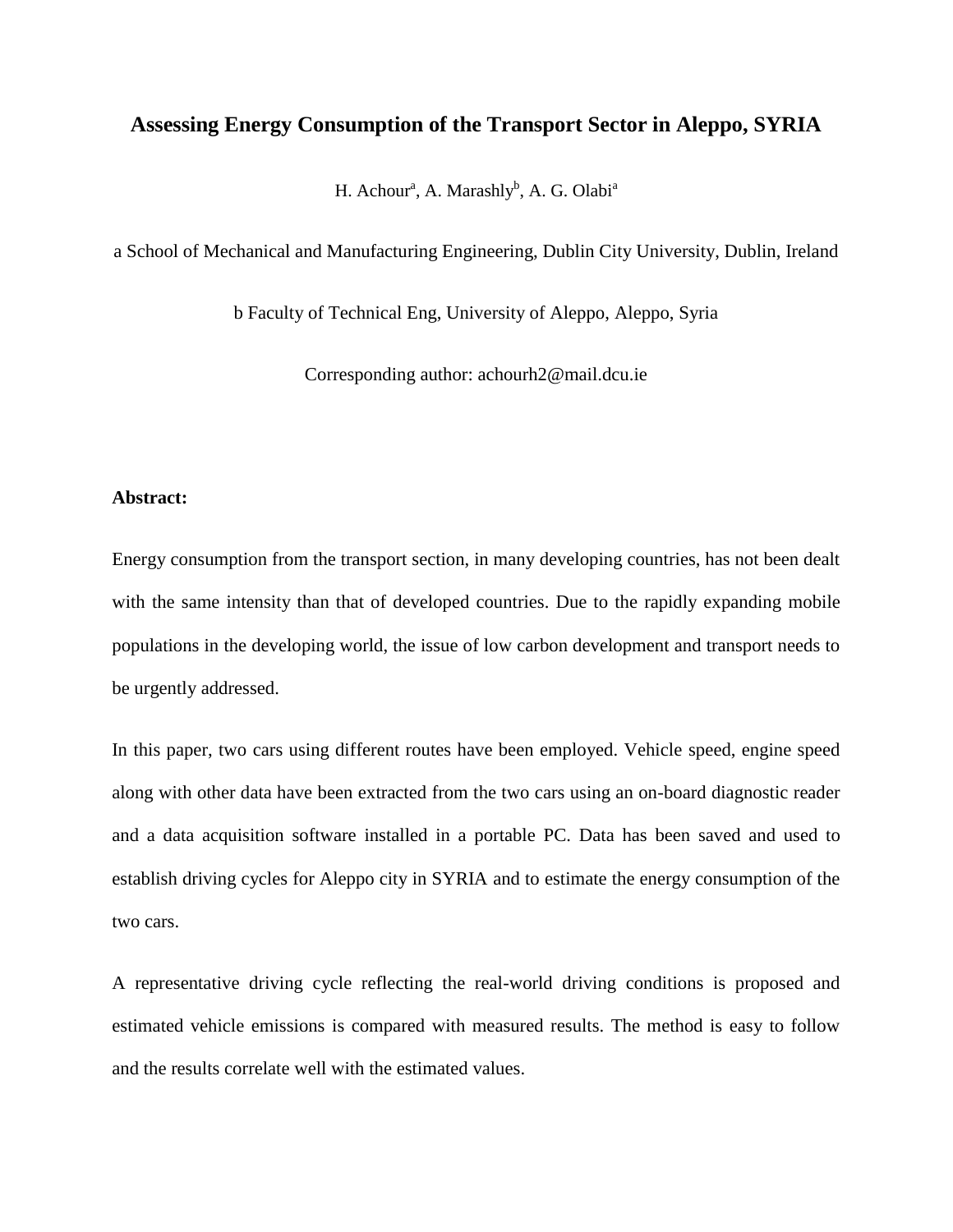### **Keywords:**

Energy consumption, driving cycles, on board diagnostic, developing country.

#### **1. Introduction**

Urban air pollution is one of the major problems confronting the world population. Due to the introduction of recent legislative laws, there has been a more stringent need to find appropriate methods of vehicle emission measurement. These means of emission measurement are to ensure the control of the amount of toxic gases these vehicles produce into the atmosphere. The harmful emissions that are produced from the exhaust pipes of these vehicles are Hydrocarbons (HC), Nitrogen Oxides (NOx), Carbon monoxide (CO), Carbon dioxide (CO2), Particulate Matter (PM) and Sulphur Oxide (SOx). The consequences of these emissions entail air pollution, smog, acid rain, liver damage, cancer, heart disease and the increase in global warming.

Car manufacturers and drivers can help reduce these harmful emissions in three separate ways, (1) Increasing engine efficiency i.e. electronic ignition, fuel injection systems and electronic control units which control the amount of fuel wasted in the engines fuel system. (2) Increasing vehicle efficiency i.e. lightweight vehicle design, reduced air resistance, improved powertrain efficiency and regenerative braking (3), standardized driving technique, unobstructed traffic conditions, cruising at an optimum speed for the vehicle and the reduction of cold starts.

The main aim of this research is to study the effects of a driving cycle on exhaust emissions and how estimated emissions compare to the actual emissions emitted by the same driving cycle. This is done by driving along two separate routes such as a motorway and an urban or secondary road. The emissions will be recorded using appropriate tools and related software. Along with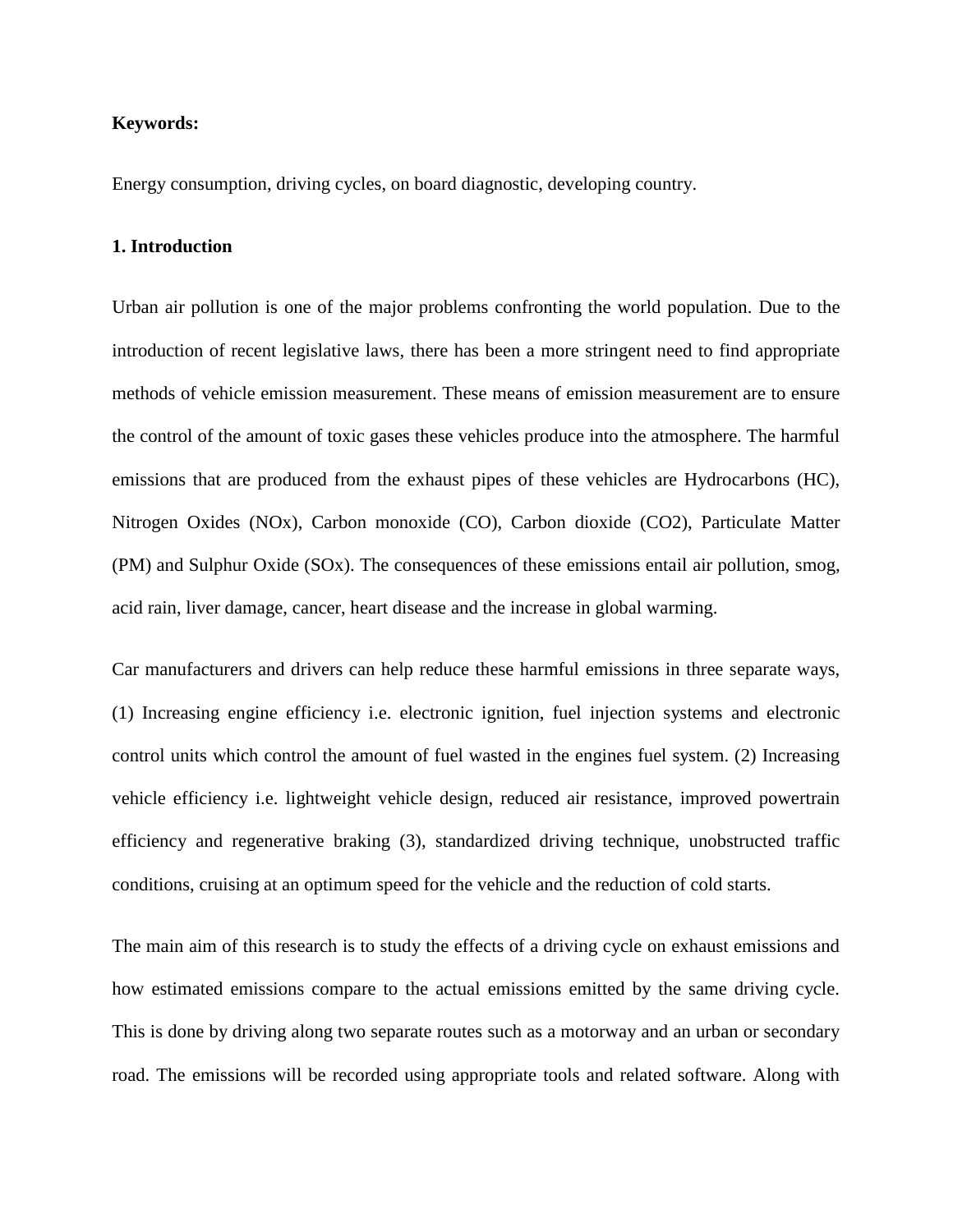the main objective, there are also a number of areas which this testing will provide information. From testing, an insight should be gained into air pollution and its related effects. It is known that vehicles contribute most to air pollution through car emissions and the methods allows for the effects in high residential areas such as Aleppo to be seen.

An improved understanding of the basic emission mechanisms can help during traffic planning stages which in turn can help the environment. This improved understanding allows for the assessment of environmental impacts and can aid in the design of more efficient methods to help control air quality.

This research covers the following specific objectives:

- 1. Effects of a driving cycle on gas emissions.
- 2. Driving behaviour on gas emissions.

3. Urban route emissions measures against Motorway emissions.

The goal of the final results is to help the planning authorities to set a baseline for air pollution which can be directly assigned to vehicles travelling along a specific route, either through motorway or urban route. There is a high level of traffic within Aleppo which travels through residential areas as to avoid the motorway. By highlighting the negative effects this causes in these areas, driving behaviour may in turn be changed to ensure a better and more sustainable environment.

There are many ways of measuring emissions: theoretical, experimental and real life measurement. The use of software such as COPERT 4 [1] (COmputer Programme to estimate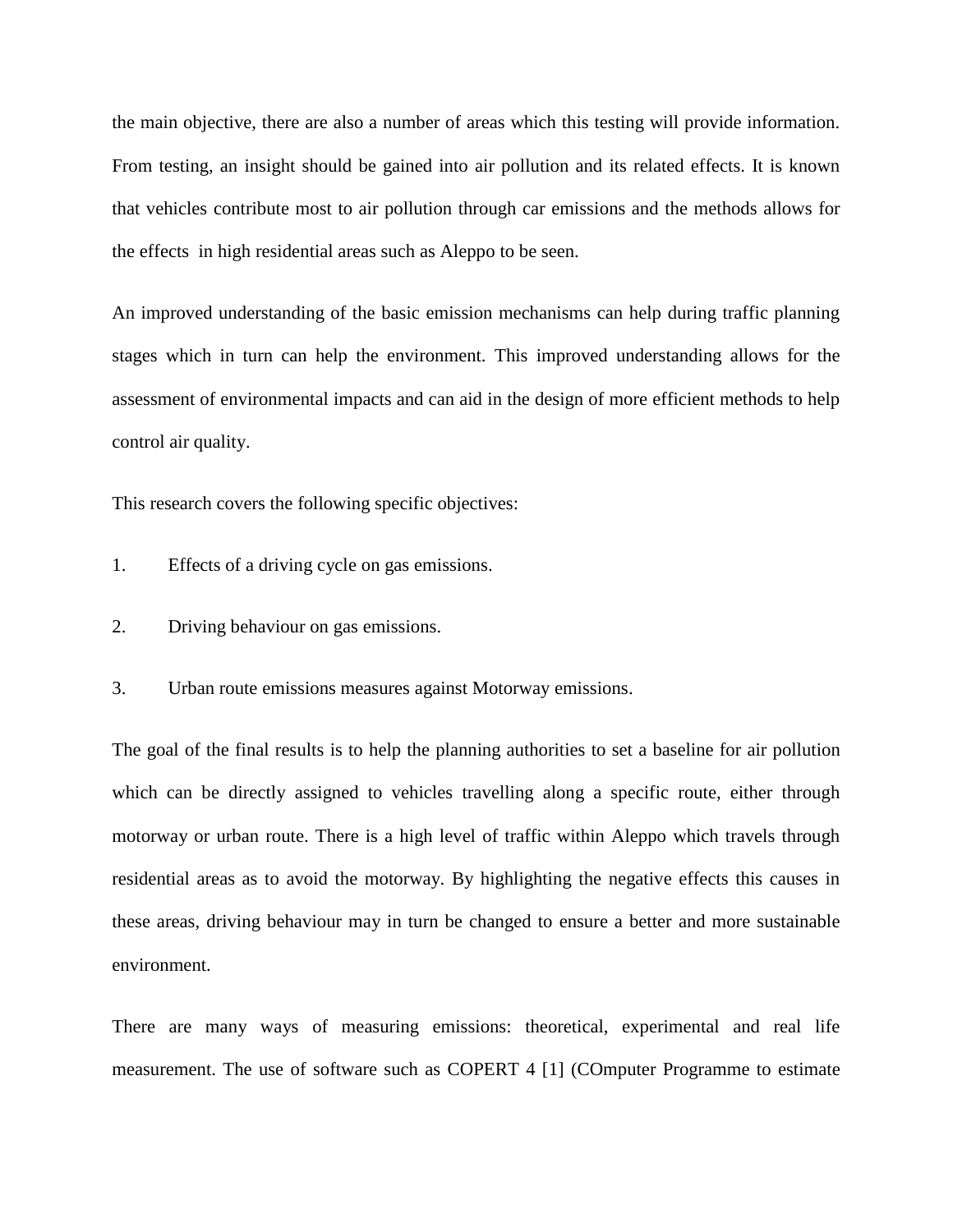Emissions from Road Transport) has been in effect for many years. It uses equations to interpret the expulsion of emissions from combustion engines. It takes parameters from certain vehicles such as engine size, the technology level and the average speed in kilometres per hour and provides results in g/km. From calculation of these equations, theoretical values for each particular emission can be obtained. These values can be very accurate but are still only theoretical and do not take into account the drivers influence on the car.

With use of the On Board Diagnostics (OBD) signal interpreter, the Elm scan 323 returns emissions values for emissions and the driving cycle. Emissions levels and driving cycles give the general traffic conditions of the car driven and also how the car is being driven by the driver. The aim of this project is to estimate vehicle emissions by defining this driving cycle, the use of the OBD and configured LabVIEW software to help display many helpful characteristics for this research. These characteristics include Acceleration (m/s), Deceleration (m/s), Engine speed (rpm), Vehicle speed (km/h), time parameters (which in turn can be used to define the drive cycle), as well as the engine coolant temperature  $(C<sup>o</sup>)$ .

Both of these previous methods for emission analysis give theoretical and experimental values for emission measurement. However these emission measurements cannot currently take effects of weather into account. Humidity, air temperature, altitude, rain, snow and other seasonal effects have a large influence on the emissions measured.

Although average-speed models have a world-wide use in transport sector, there are some difficulties facing this method, such as fleet test data, fleet activity patterns, acceleration issues, identifying of local emissions, etc [2]. However, good correlations between the predicted results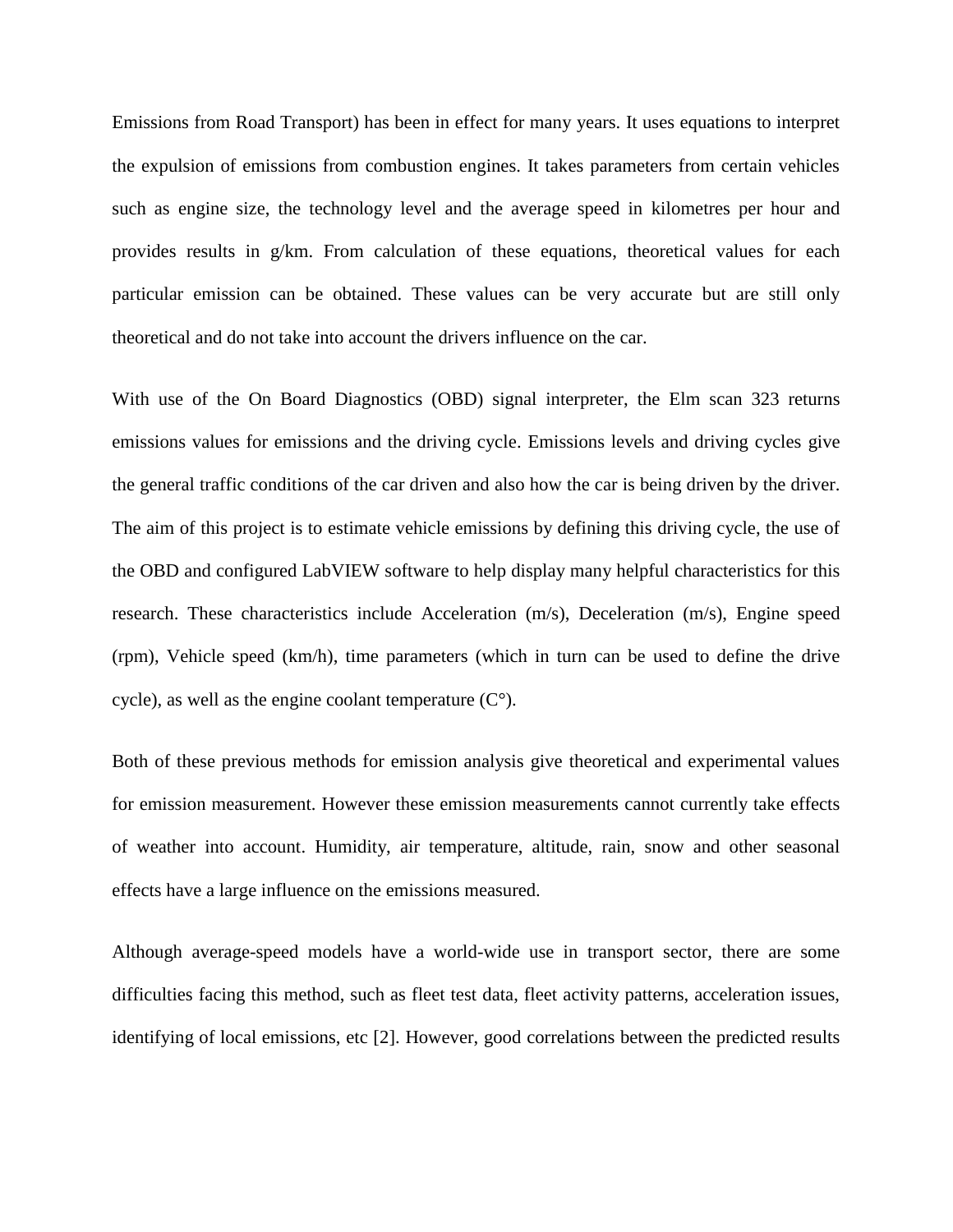of the modelling packages and the actual data obtained by direct measurement are still maintained.

In this paper, the estimation of spark ignition vehicle emissions with the aid of drive cycles was studied. The COPERT 4, OBD and gas analyser methods of emission analysis were examined and compared using the data gathered. Drive cycles of various traffic conditions were obtained. Results will be discussed in details through the paper.

#### **2. Case study: Aleppo city**

Syria is classified as a lower middle-income developing country with an average annual growth rate of 2.2% of per capita GDP since 2000; and a population growth rate of 2.45% in 2006 and 2007. The country formally adopted the environmental impact assessment system in 2008 and a comparative research with other systems shows a significant step forward since 2008 [3].

Aleppo is the second capital city located in the northern border with Turkey with an area of 16,000 km² and has a population of 4,393,000 making it the largest Governorate in Syria by population. The main source of this city is the agricultural products of the surrounding region, mainly wheat, cotton, pistachios, olives and sheep. Also it has been known as a trade and an industrial city. As an educational part, The University of Aleppo was established in 1958 with twenty five academic faculties, 10 intermediate colleges and 126,861 students in 2008.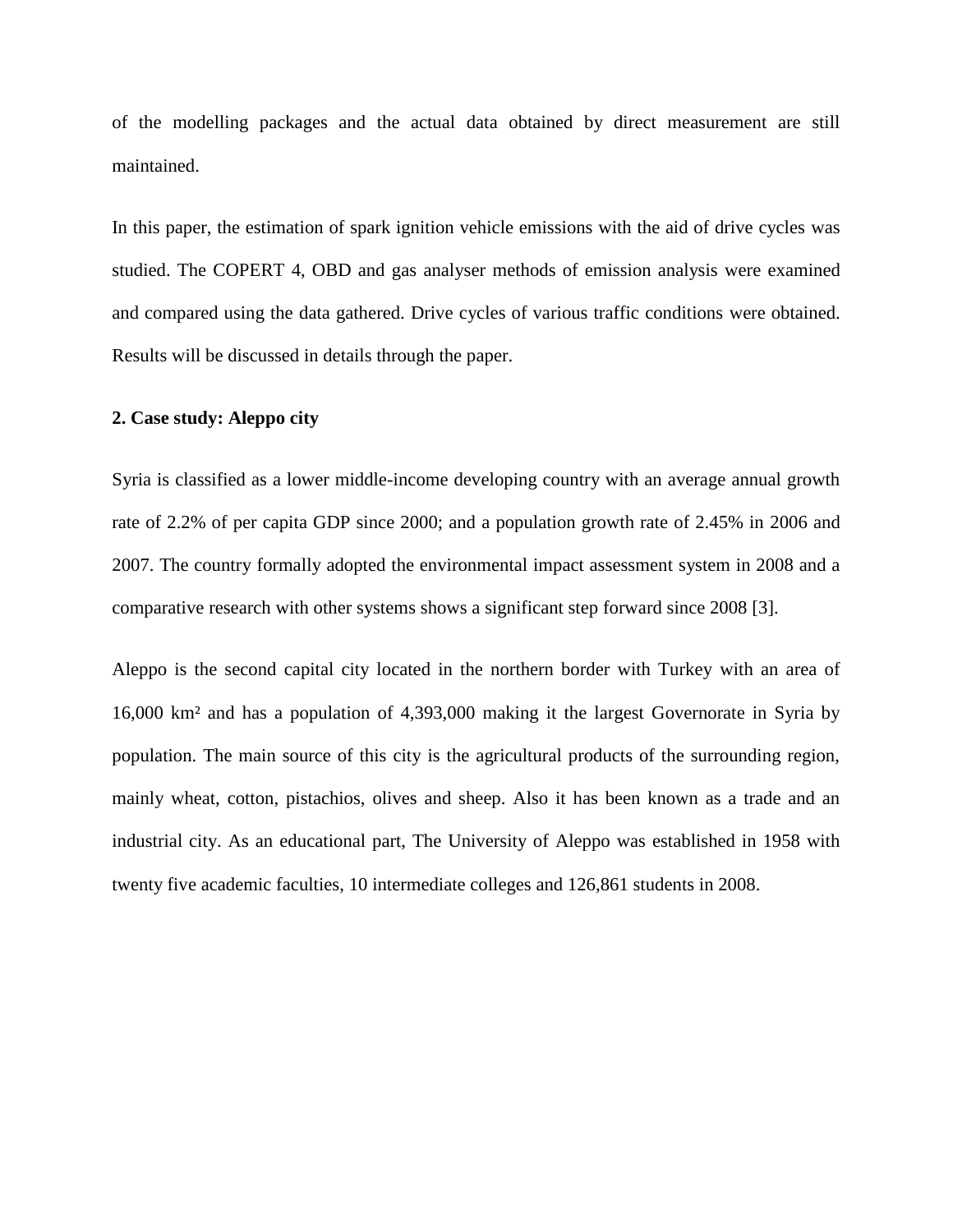

Fig. 1. Traffic in city centre.



Fig. 2. City centre measuring station

Traffic is one of the biggest problems in Aleppo, Fig. 1. There is not any major solution found for this big problem yet. The city has only few measuring stations for air quality. However, detailed surveys of the traffic (counts, origin destination) were still carried out in the city centre as well as the Old City where the air pollution is critical and human population density is high. Fig. 2 shows the location of the station for city centre at President Square and Figs 3 and 4 show the daily report of CO and NOx emissions which mainly come out from vehicles. Evaluation of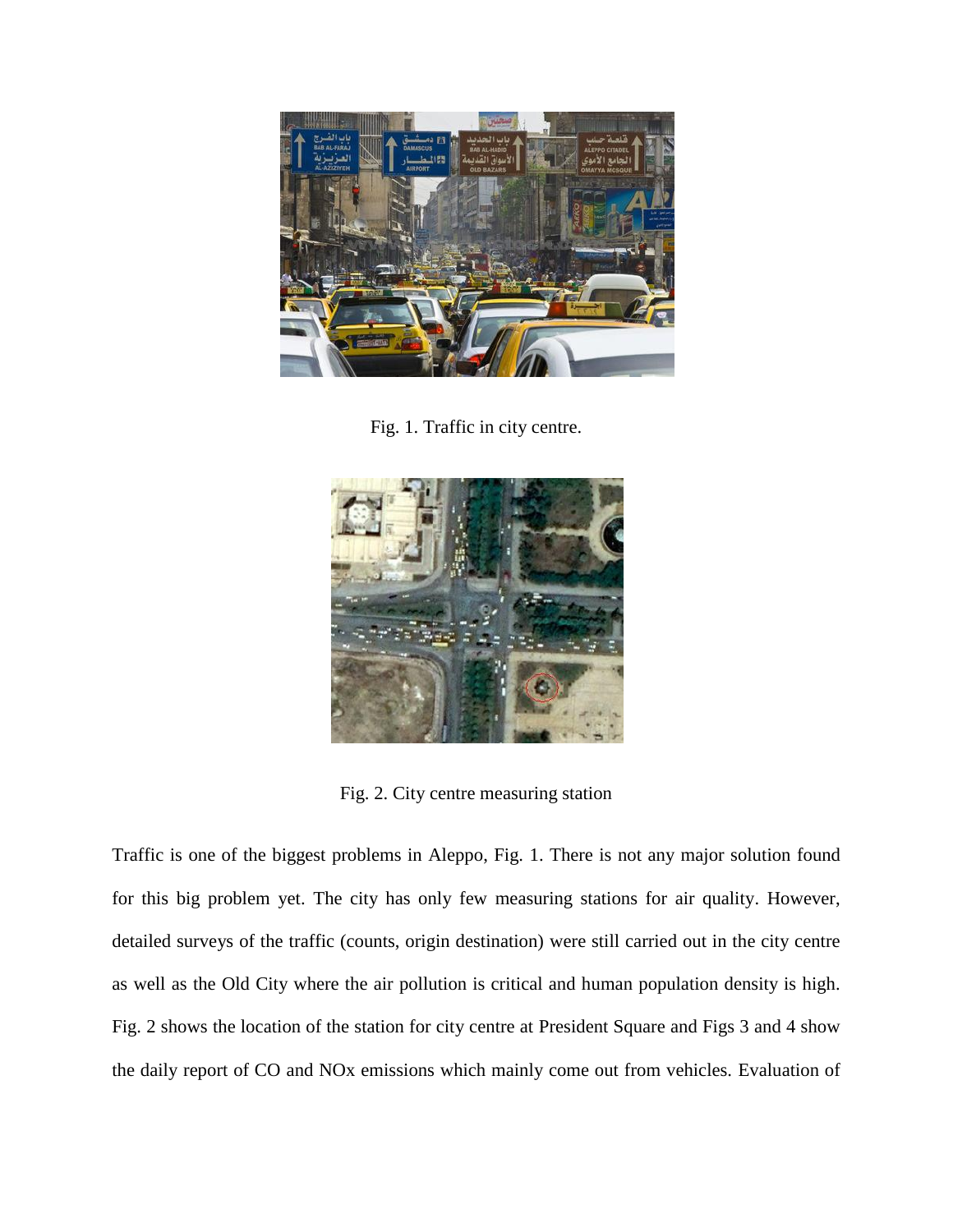the impact of the planned package for the cleaner transportation system around and inside the Old City would be useful.



Fig. 3.Daily monitoring of CO, Nox in a weekend day.



Fig. 4.Daily monitoring of CO, Nox in a workday.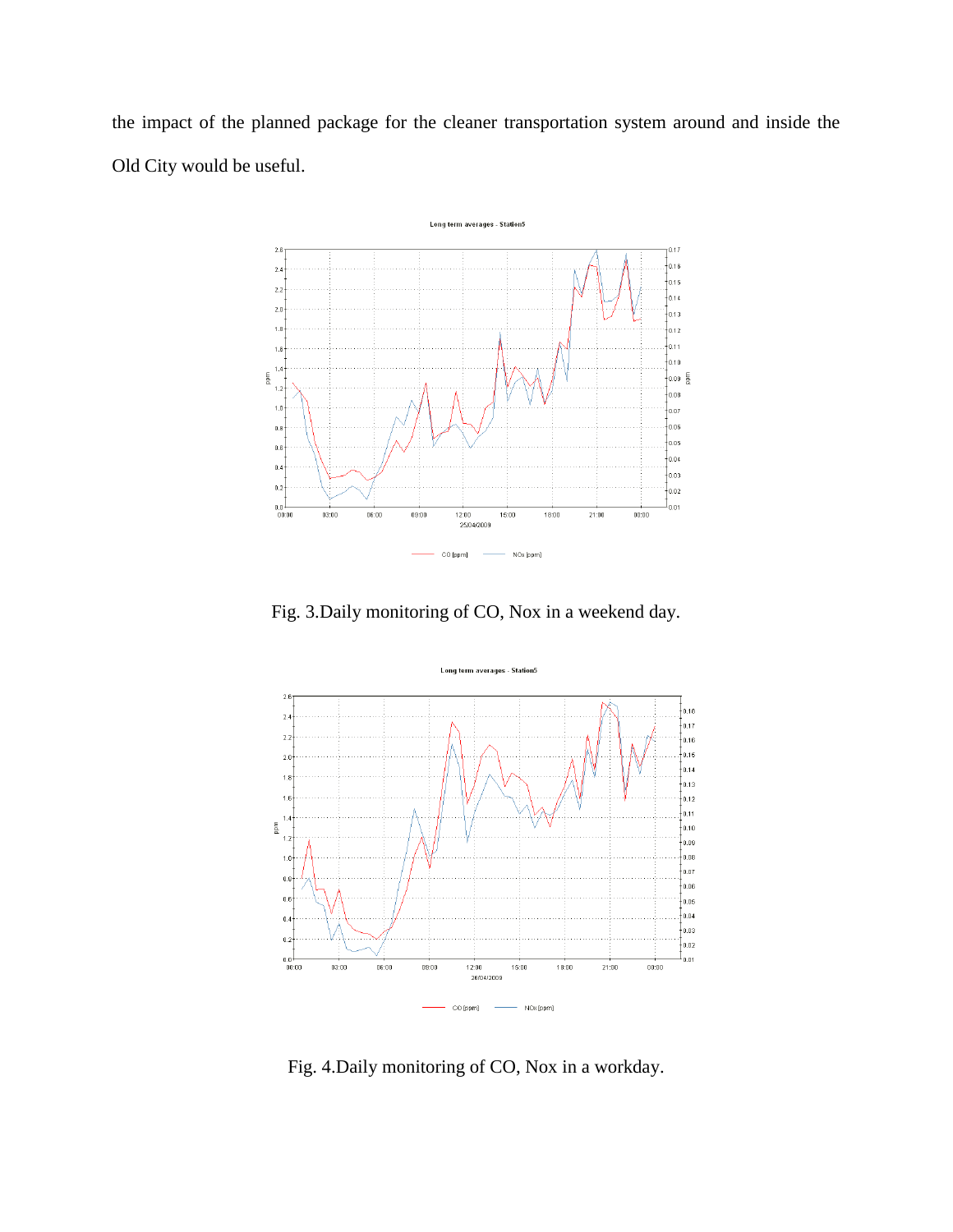In Aleppo city, there are more than three hundred fifty thousand light duty vehicles running almost daily and there is no sufficient document leading to accurate engine capacity. Table 1 shows the total number of cars in Aleppo and how cars are divided into six sections and not three sections as seen internationally, (i.e.  $K \leq 1.4L$ ). Also it was noticed from the table that almost 50% of cars are with unknown engine capacity and there are no alternative fuel system cars taken into account in the data given while some of the countries are carrying out a comparative study of vehicles using bio-fuel and compressed natural gas (CNG) [4].

| Engine capacity | Petrol | Diesel |  |
|-----------------|--------|--------|--|
| K (litre)       | cars   | cars   |  |
| 1 < K           | 38986  | 1358   |  |
| 1 < K < 2       | 106952 | 340    |  |
| 2 < K < 3       | 6107   | 12032  |  |
| 3 < K < 4       | 2323   | 2880   |  |
| 4 < K < 5       | 376    | 880    |  |
| $5<$ K          | 257    | 6592   |  |
| Unknown K       | 97072  | 79527  |  |
| Total           | 252073 | 103609 |  |
| Grand total     | 355682 |        |  |

Table 1. Total number of cars in Aleppo city.

In China, much research has been done on energy consumption analysis and fuel types were compared with each other including alternative fuel systems which are leading to a more developments in fuel technology [5]. This development can in turn reduce the oil consumption for transport [6]. In parallel with these developments; the transport sector has a good effect on a viable eco-driving strategy and reduction of excess fuel consumption [7]. In fact, many of these researches have to be applied in the developing countries as the transport sector is facing problems in oil supply as well as increased use renewable energy in the near future [8]. An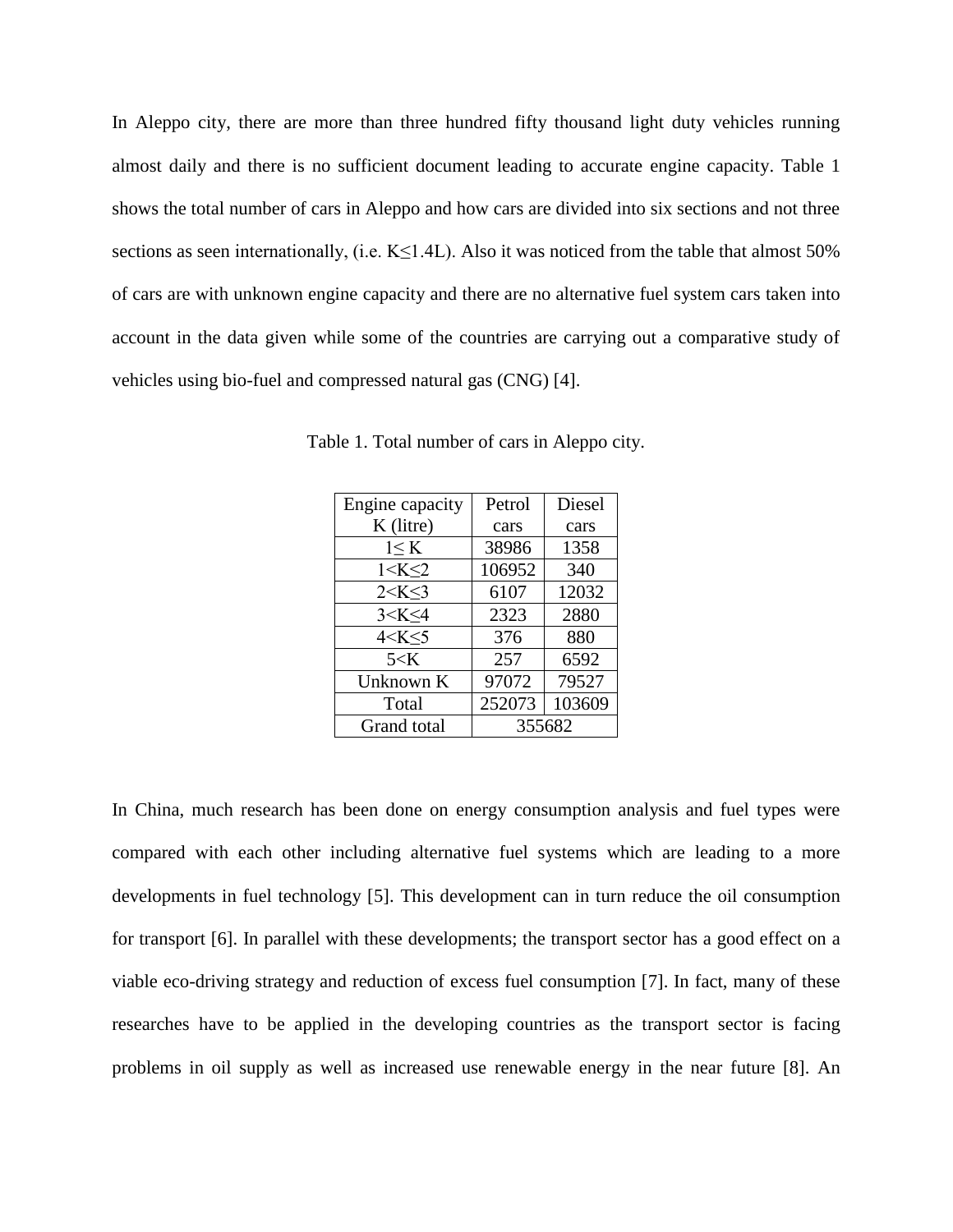example of alternative fuel development includes the use of a proton-exchange membrane fuelcell for transport in United Arab Emirates, [9].

#### **2. Emission Estimation**

Emissions can be determined in many ways, either by direct measurement of emissions or by the application of emissions factors based on empirical expressions derived from real-world tests. In Edinburgh, for instance, the driving cycle was obtained from recorded data in actual traffic conditions using the car chase technique for comparison with the European driving cycle [10]. In Athens, emissions and fuel consumption measurements showed significant variations between Athens driving cycle and the European driving cycles [11]. Outside Europe in Hong Kong, a systematic and practical method for developing representative driving cycle has been developed with a focus on the cost effectiveness for continuous refinement of driving cycle [12]. The most useful data sets for this work would come in the form of the COPERT or the TRL (Transport Research Laboratory) emissions factors. Both can describe emissions in terms of grams per kilometre travelled (g/km) and are functions of vehicle speed [13]. For the COPERT factors:

$$
EF_{i, m, n} = \left(\frac{\alpha + \gamma \chi + \varepsilon \chi^2 + \zeta \chi^{-1}}{1 + \beta \chi + \delta \chi^2}\right) \cdot \left(1 - RF\right) \tag{1}
$$

Where,  $Ef_{i,m,n}$  is the emissions value, in grams per kilometre travelled [g/km] for a given species i, of age m, engine size n, x is the average vehicle speed in kilometres per hour, and α, β, γ, δ, ε, ζ are related to the legislative emission factors for that car i.e. Euro1, 2, 3, etc. RF are coefficients specific to a given engine size m, and technology level n.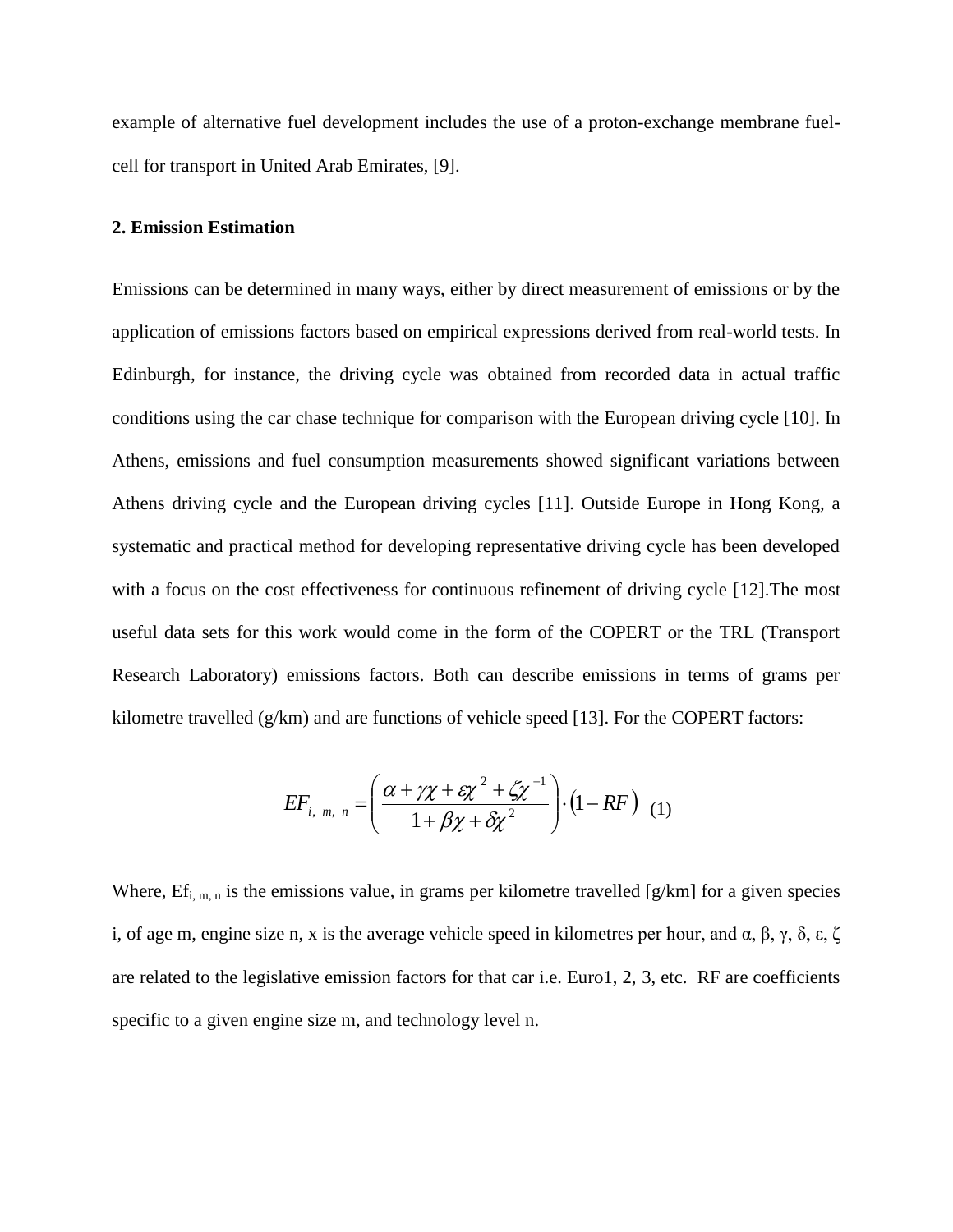CO and Nox has been calculated individually for each time step using equation (1), and then accumulated in order to extract the average EF:

$$
Ave EF = \sum EF \text{ (n) / N} \qquad (2)
$$

Where EF (n) is the emission factor each time step, N is the number of time steps.

The total EF would become:

$$
Ef_{total} = Ave EF \times Distance\ travelled \qquad (3)
$$

NOx emission has been calculated by the same steps mentioned above [14].

### **3. Experimental Work**

An On Board Diagnostic (OBD II) reader as seen in Fig.5 has been used and configured to extract the data and save it in a built-in data acquisition package in order to estimate the instantaneous emissions produced from a vehicle. The programme utilized can show and save some of vehicle parameters such as, engine speed, vehicle speed, coolant temperature, and engine load; also it shows accelerations and decelerations of the car during the trip. This type of tool is not compatible with all type of cars, so only limited cars have been tested in this research such as the NISSAN Micra, FORD Focus, FIAT Marea, TOYTA Camry, HYUNDAI Verna, and KIA Rio.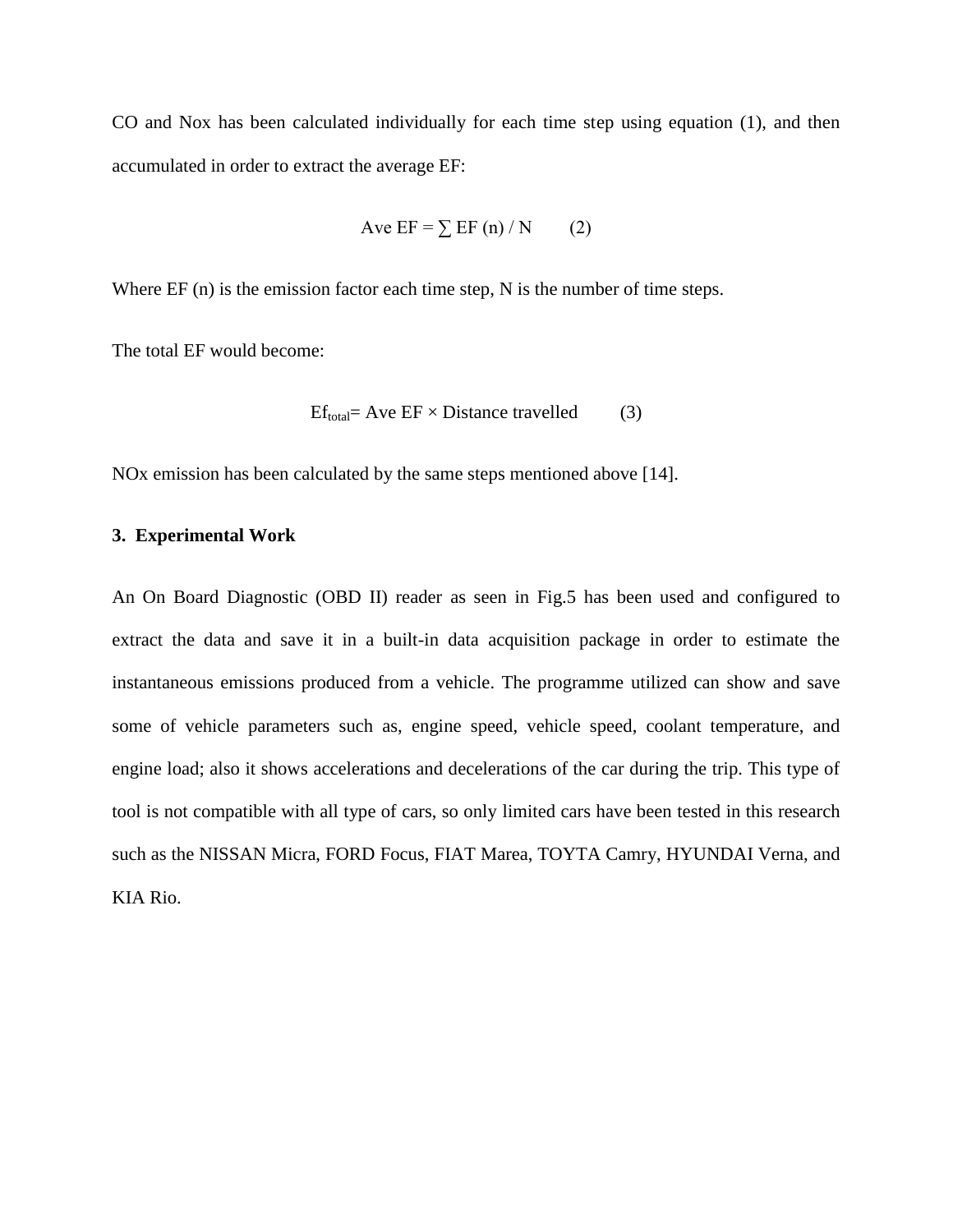

Fig.5. OBD scan tool connected to both car and laptop

Two persons were on-board. The driver has been asked to drive in normal driving condition as if there were no control on his car as this may affect on the factor of driving behaviour and the second person is the technician who monitored the two devices while working to ensure normal results have been taken. After extracting data from the OBD system of the car and logging them into a datasheet, driving cycles have been obtained and emission factors have been estimated. Fig.6 describes the methodology used in the experiments.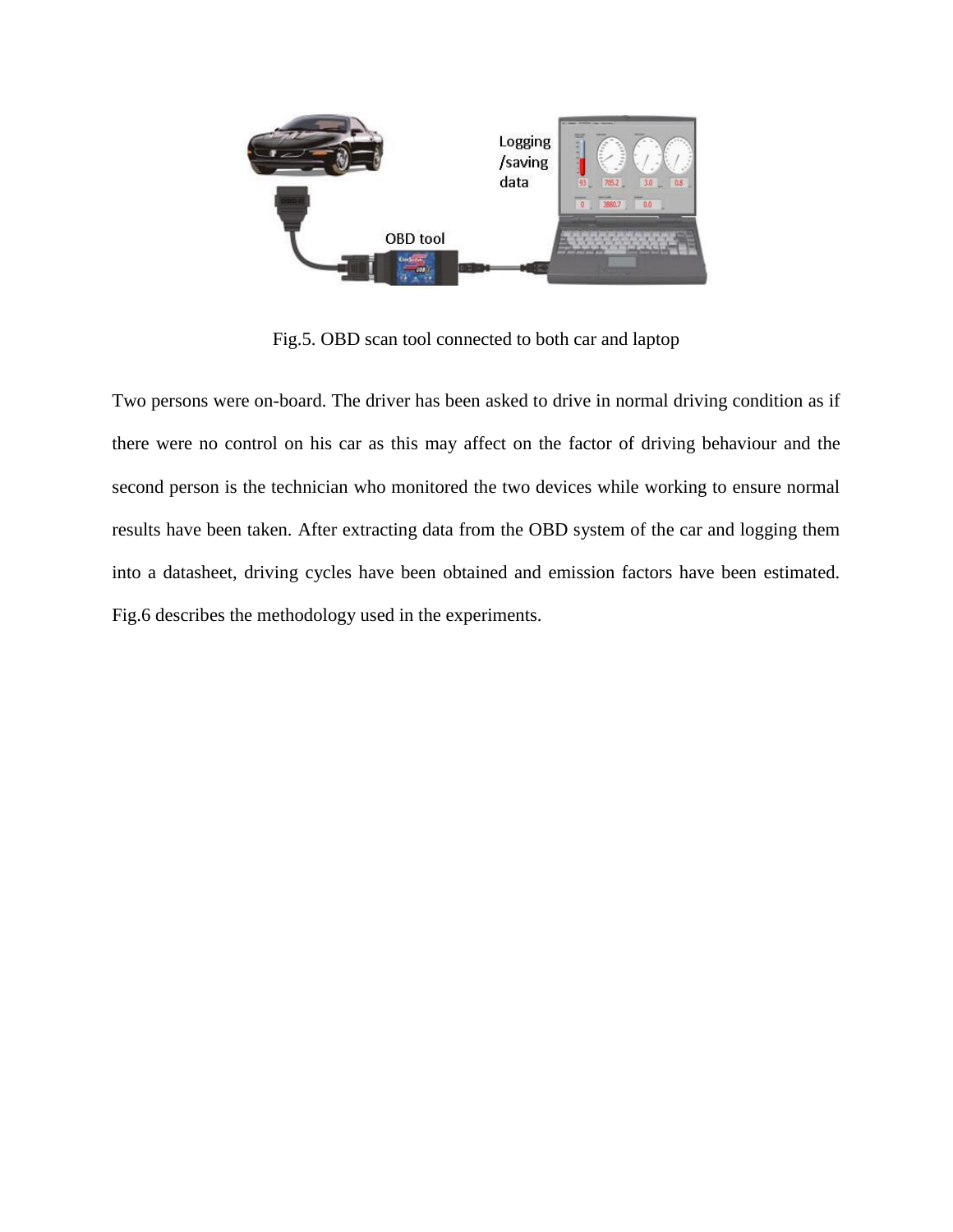

Fig. 6. Flow chart of development of Driving Cycle

# **3.1. Phase1: Establishing a preliminary driving cycle.**

As it is the first time such a driving cycle for the city of Aleppo has been done, many trips have been implemented in order to optimize the results obtained from those trips. The first spark ignition vehicle tested was a passenger car. The model was a KIA Rio (registered in 2007) with legislative standard Euro4 as described in Table 2.

| Table 2. Engine specifications of KIA Rio. |  |  |  |
|--------------------------------------------|--|--|--|
|--------------------------------------------|--|--|--|

| <b>Fuel type</b>         | <b>Gasoline</b>       | <b>Displacement</b> | $1599 \text{ cc}$ |
|--------------------------|-----------------------|---------------------|-------------------|
| <b>Bore x stroke</b>     | $76.45\times87.12$ mm | Max. output         | $110Kw@6000$ RPM  |
| <b>Compression ratio</b> | 10.0:1                | <b>Max torque</b>   | 107Nm@4500 RPM    |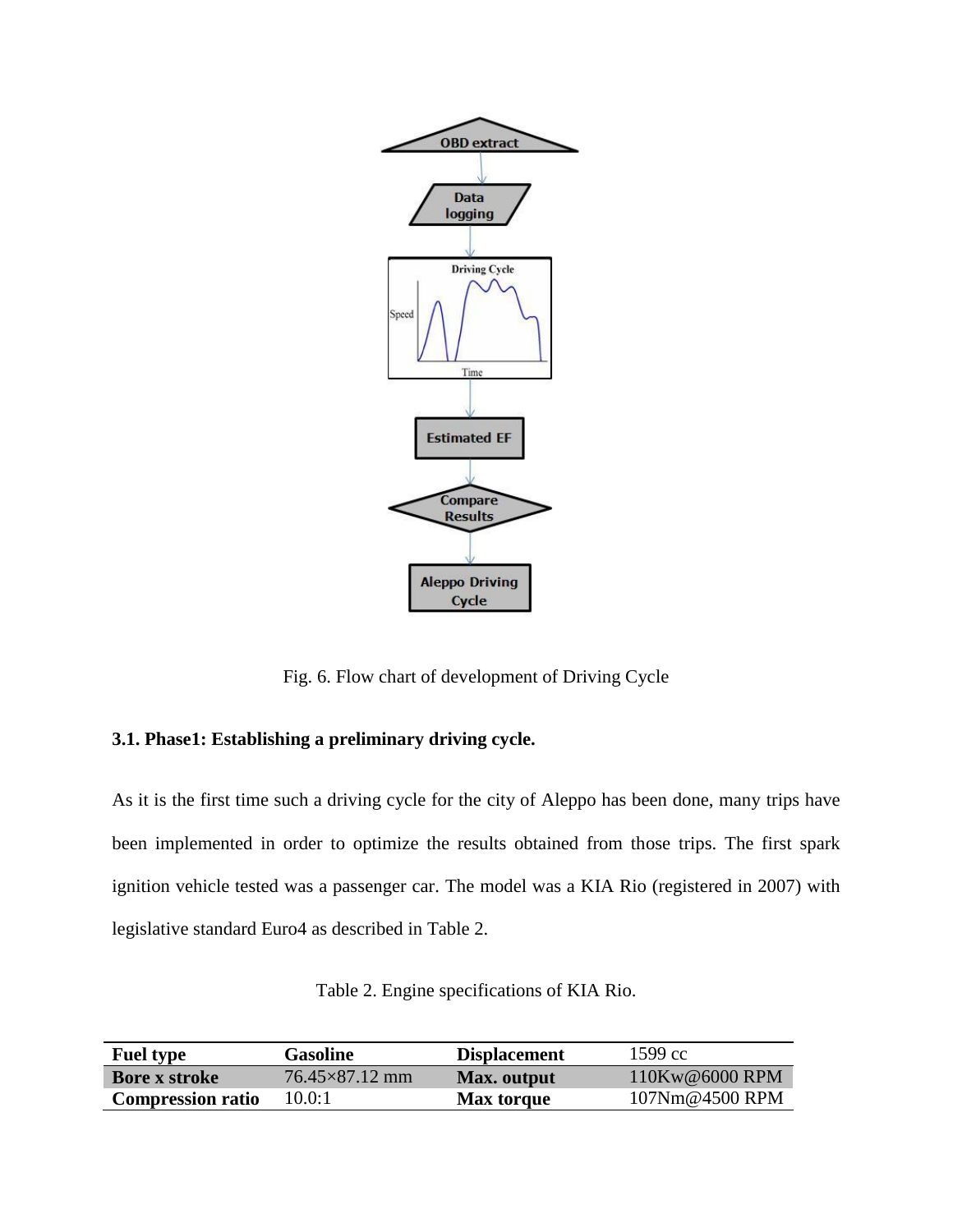Three trips have been carried out on a daily basis. The first and second trips were during peak hours (going to work and back home) and the third was in the evening time for the same route Fig7. The total trip distance was nearly 6km.



Fig. 7. The route used by the first car. (Home-Work phases)

# **3.2. Phase2: Assessing Energy Consumption.**

The second phase was to assess the emission factors produced from tests carried out on another car in order to implement the methodology used in this research. The second spark ignition vehicle tested was a passenger car. The model was a TOYOTA Camry (registered in 2009) with a legislative standard Euro5. Two trips have been done. The first was during peak hours, and the second was in the evening time for the same route around Aleppo University Campus. The total trip distance was nearly 6km as displayed in Fig 8.

Table 3 Engine specifications of TOYOTA Camry.

| <b>Fuel type</b>         | <b>Gasoline</b>      | <b>Displacement</b> | 2362cc         |
|--------------------------|----------------------|---------------------|----------------|
| <b>Bore x stroke</b>     | $88.5\times96.00$ mm | Max. output         | 118kW@6000 RPM |
| <b>Compression ratio</b> | 9.8:1                | <b>Max torque</b>   | 218Nm@4500 RPM |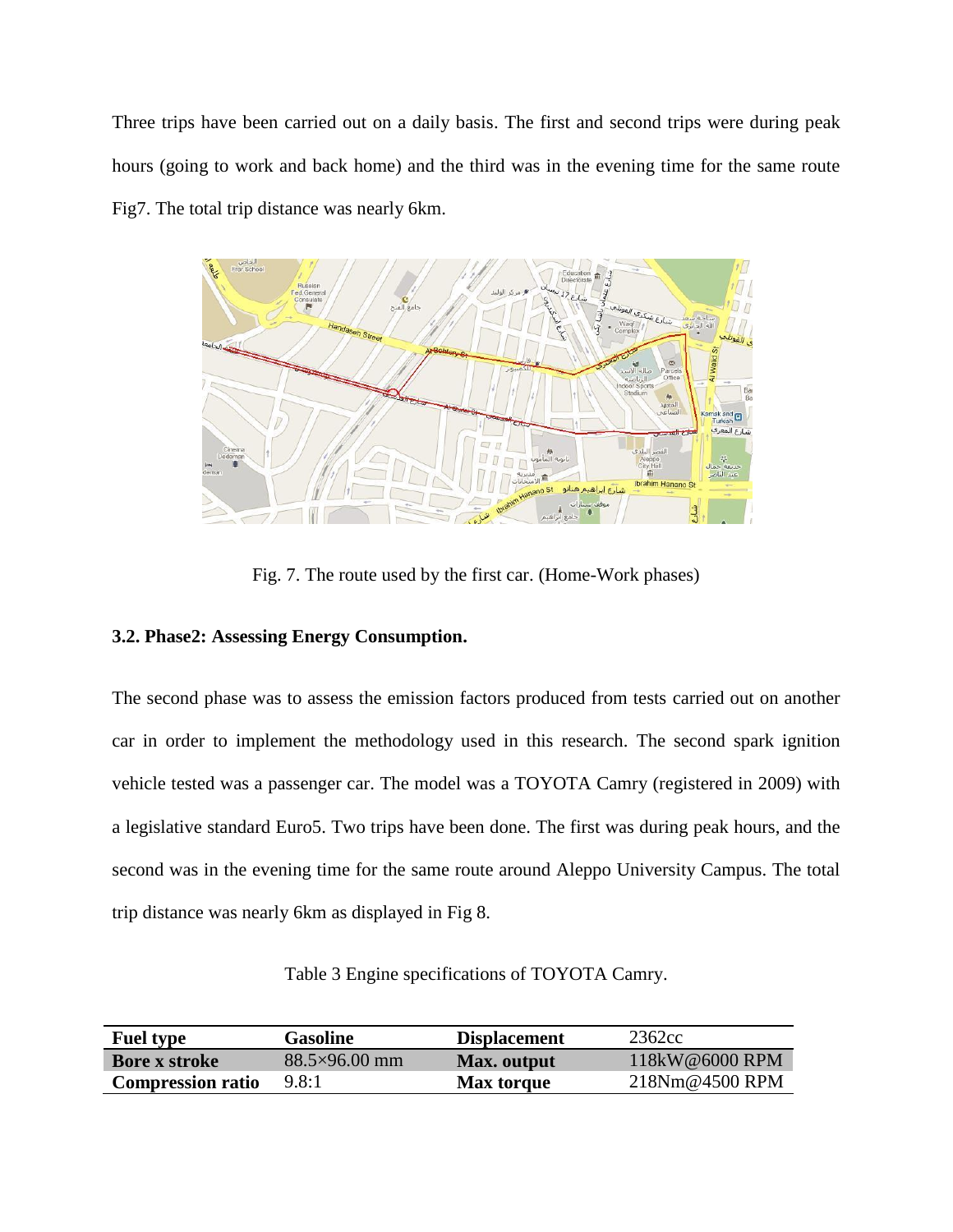

Fig. 8. The route used by the second car.

# **4. Results and analyses**

# **4.1. Establishing a preliminary driving cycle for Aleppo City**

Three optimum trips were chosen for peak hour time (home-work phase) as shown in Fig9.It had been distinguished that the maximum speed reached was 55km/hr and the maximum stops were 15 times in one trip. The trip map was chosen depending on traffic congestion levels and distance from city centre. The streets tested were between city centre and Aleppo University which has around 130,000 students on campus. On testing, some errors had occurred. Therefore, many tests were performed to achieve a representative driving cycle for the city. Fig 10 shows the optimum trips for the evening time mode.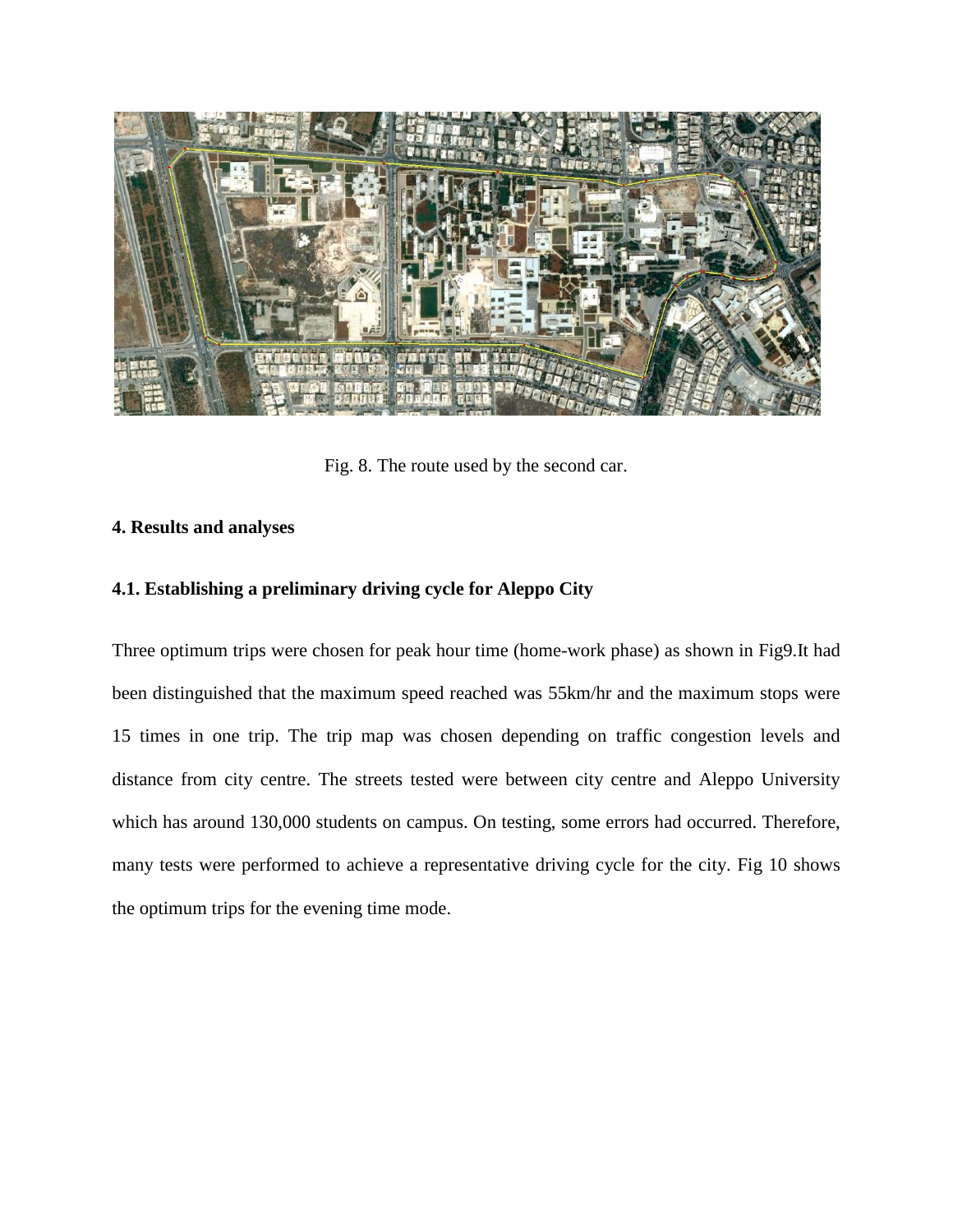

Fig.9. Three Optimum trips for peak hour [time vs speed].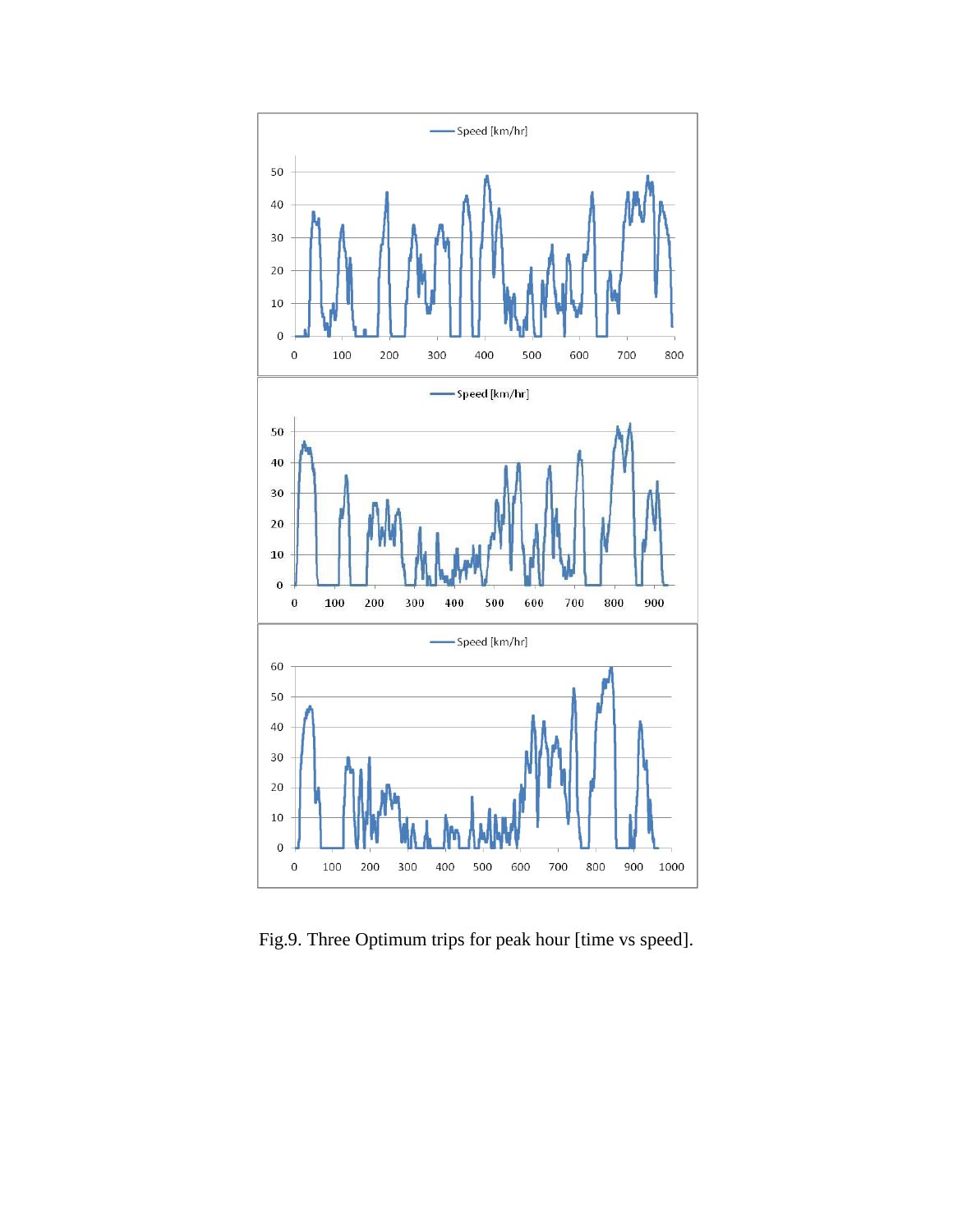

Fig.10.Three optimum trips of evening time [time vs speed].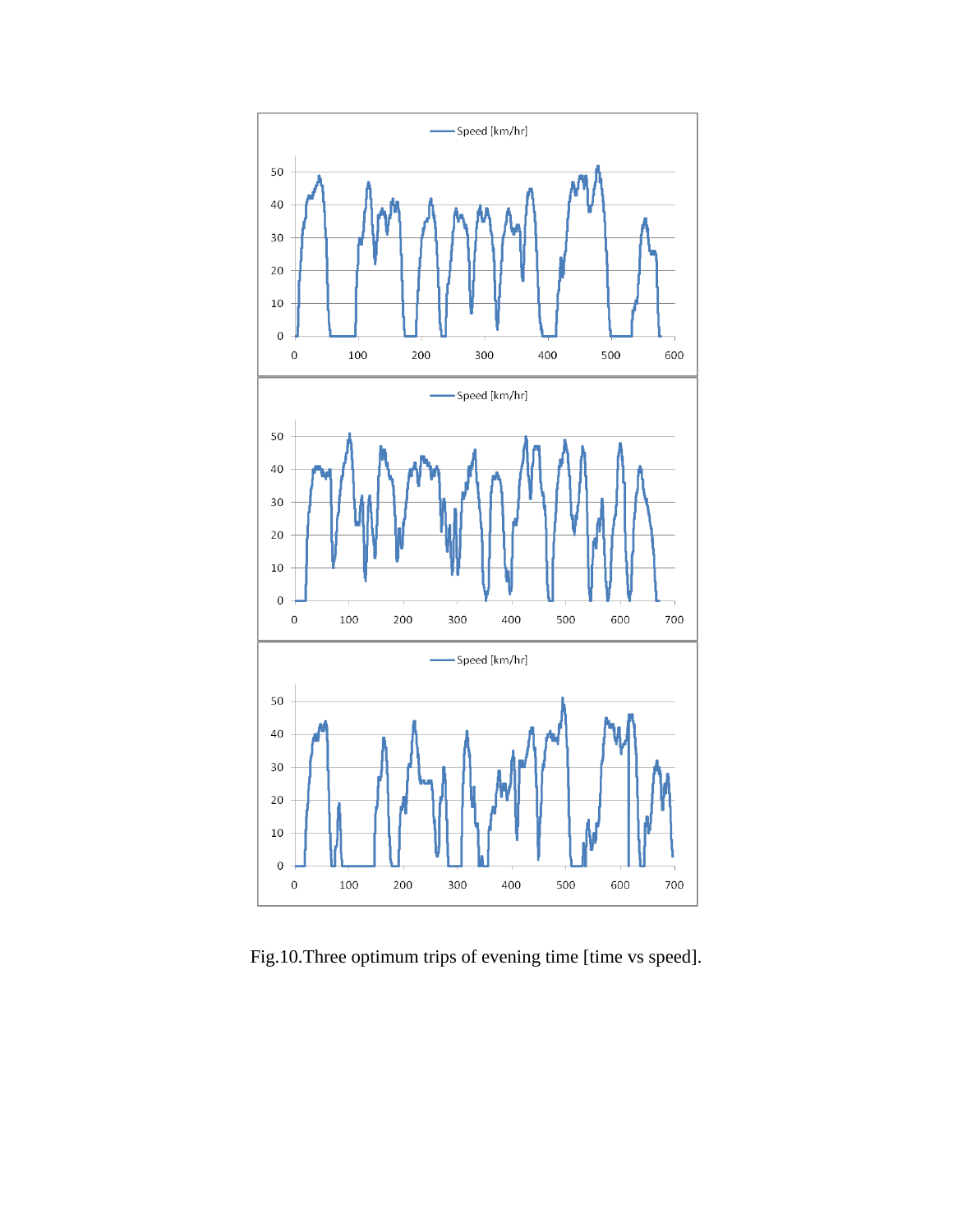### **4.2. Phase2: Assessing Energy Consumption of the Aleppo driving cycle.**

Figs 11 and 12 show the driving cycles obtained from both peak hour and off-peak hour trips. The trip in the peak hour consisted of many accelerations and decelerations, and the average speed was 28.72 km/hr. However, the trip in the evening time is less in comparison where the speed reached 32.22 km/hr. There were three traffic lights on the road, but the driving mode was not smooth because of the density of the cars in both trips.



Fig. 11.The Driving Cycle in peak hour (phase 2).



Fig. 12.The Driving Cycle in the evening time (phase 2).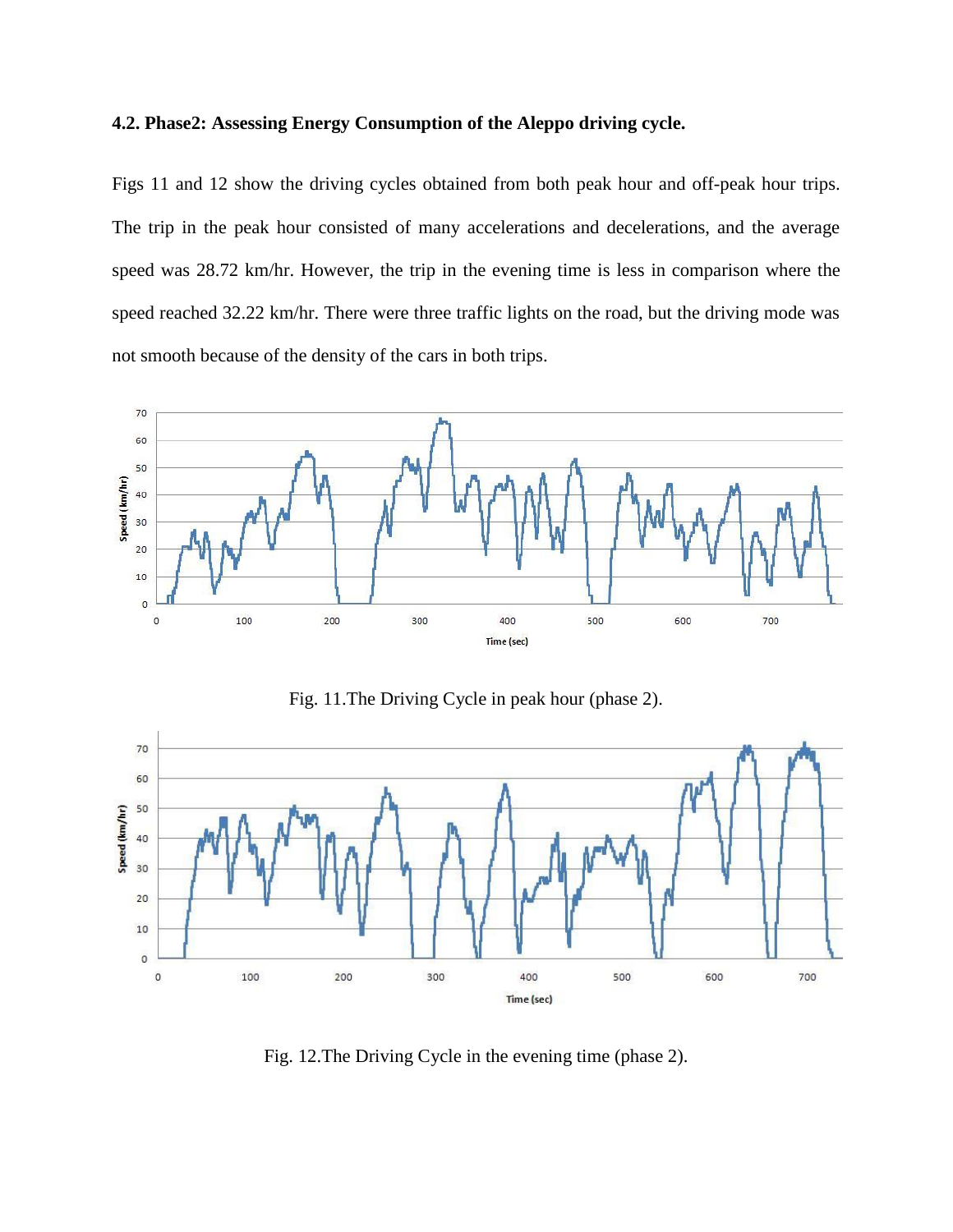

Fig. 13 Energy consumption and emission factors of Aleppo driving cycle

Fig 13 shows for the Aleppo driving cycle in peak hour for CO, NOx emissions are provided in grams per second and the fuel consumption FC is expressed in gram calculated by equation (3) using the related coefficients of the passenger car used. These coefficients were obtained from COPERT hot emission parameters which can be used as European standards for make, year, engine capacity, and legislative standard of the vehicle [15].

Table 4 shows the average emission factors of the trip which were obtained from the COPERT equation after applying the average speed.

| Table 4. The average speed, CO, NOx emission, and FC. |  |  |  |
|-------------------------------------------------------|--|--|--|
|-------------------------------------------------------|--|--|--|

|         | Speed [km/hr] | CO[g/km] | NOx [g/km] | FC [g/km] |
|---------|---------------|----------|------------|-----------|
| Average | 28.27         | 0.1743   | 0.0499     | 104.6885  |

Table 5 shows the total emission factors of the trip when adding the entire emission factor obtained per second.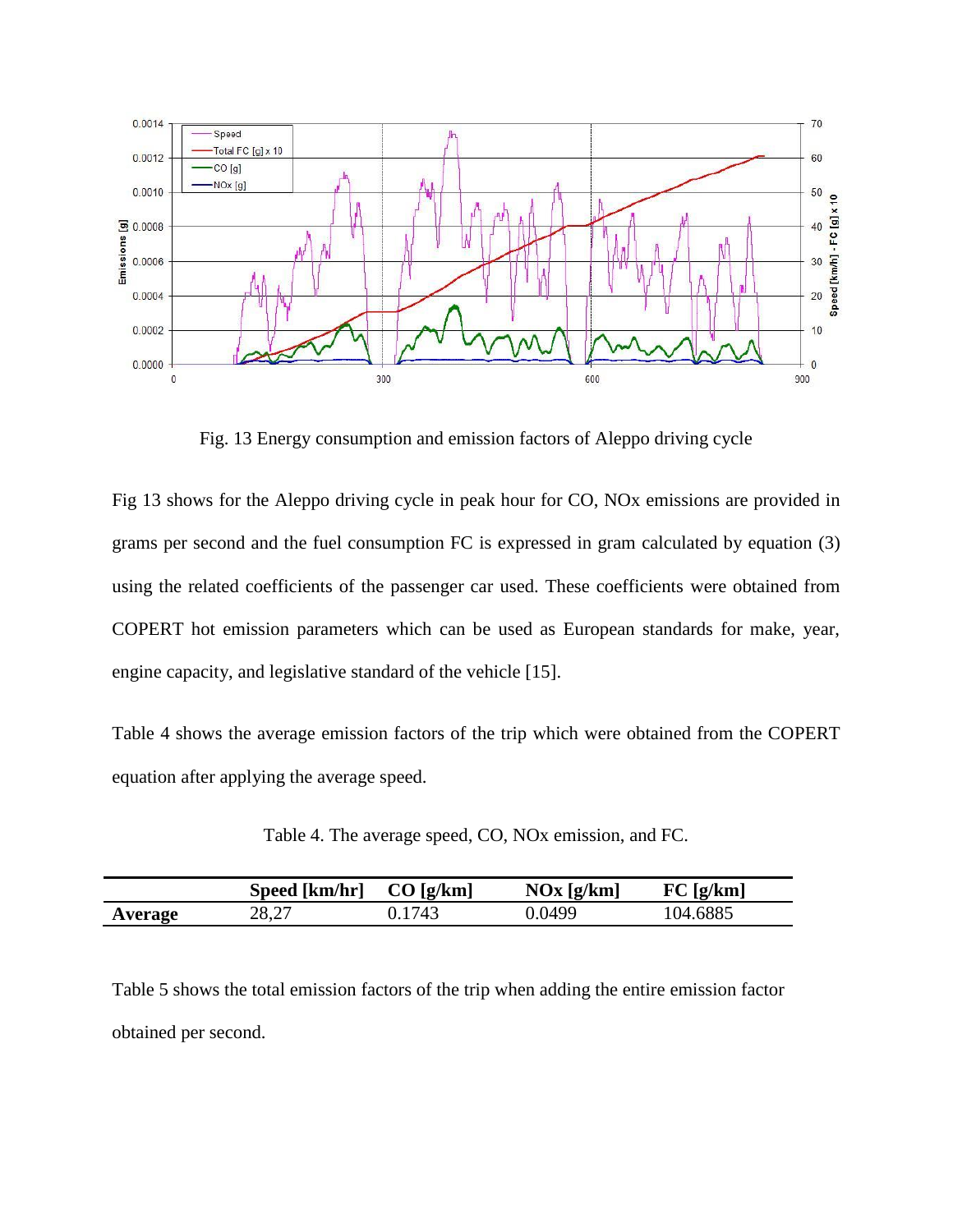|              | $CO$ [g] | NOx [g] | FC [g]  | Time [sec] | Distance [km] |
|--------------|----------|---------|---------|------------|---------------|
| <b>Total</b> | .201     | ).268   | 606.651 | 848.28     |               |

#### **5. Conclusions**

Pictures taken and data obtained from air quality stations and experiments done in this research provide a clear idea about the transport sector in a busy city like Aleppo in such a developing country. More investigation is needed and work has to be done in order to improve the transport sector in Syria.

As each country has a unique driving cycle which represents the characteristics of the driving and the real amount of emissions from vehicles, individual testing is necessary for each region. A case study on the estimation of the emission values taken from a passenger car has been carried out. A representative driving cycle reflecting the real-world driving conditions has been proposed and estimated vehicle emissions were implemented. This method is user-friendly and the results were shown to be accurate, as real data from Aleppo city was used.

#### **Acknowledgments**

Author would like to thank the engineers in the transport sector of Aleppo for their kind help, Dr.Ossama Basmaji for the use of his car in the tests and Mr. Andrew Clarke for the proofreading. I would like to thank Aleppo University for their financial support.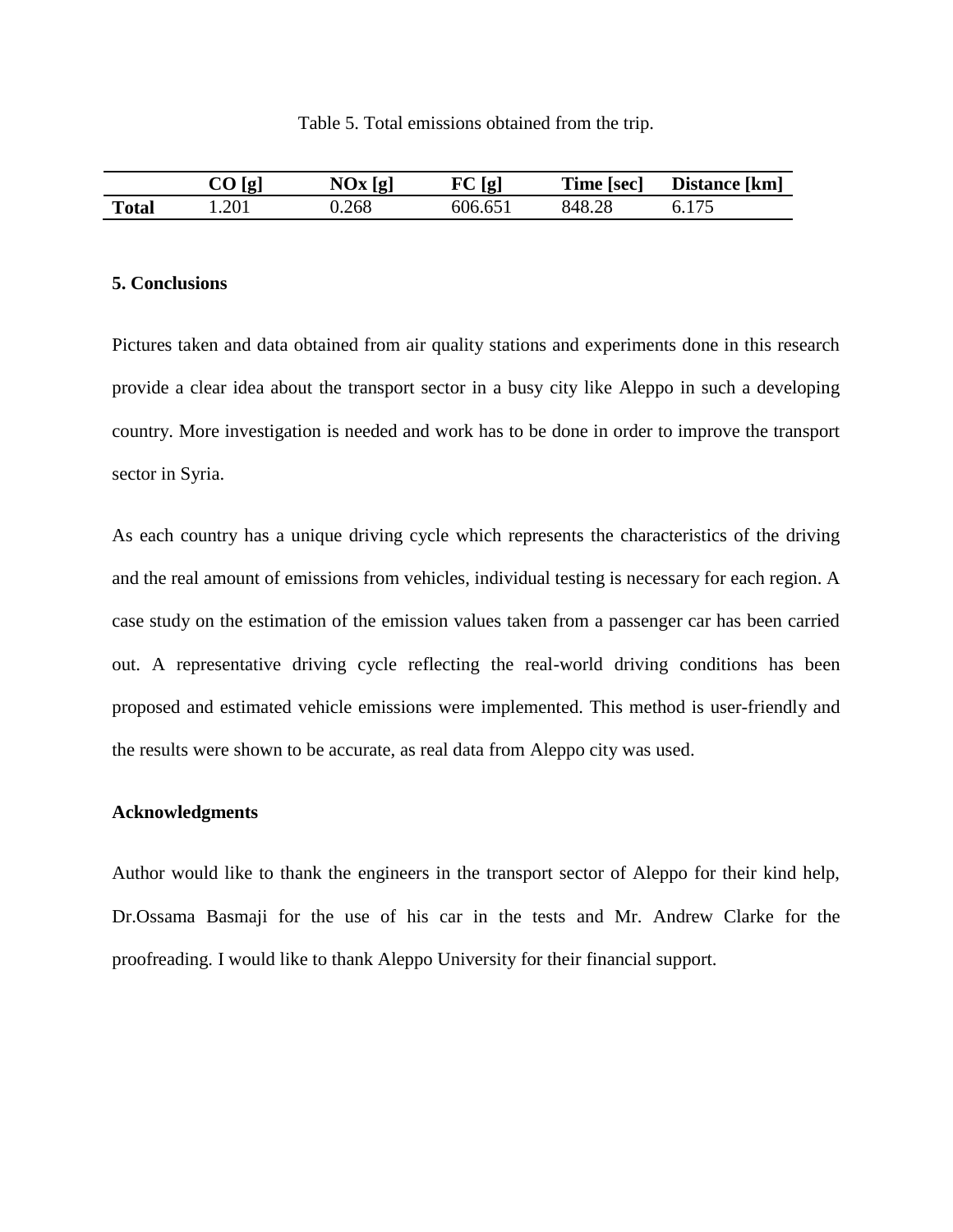### **References**

[1] Samaras Z, Ntziachristos L. Average hot emission factors for passenger cars and light duty vehicles, Task 1.2/Deliverable 7 of the MEET project. Laboratory of Applied Thermodynamics Report No 9811. Thessaloniki, Greece; 1998.

[2] R.J. North "Assessment of real-world pollutant emissions from a light duty diesel vehicle". PhD Thesis, University of London, 2006.Available online at [http://www.cts.cv.ic.ac.uk/documents/theses/NorthPhD.pdf.](http://www.cts.cv.ic.ac.uk/documents/theses/NorthPhD.pdf)

[3] Haydar, F. and Pediaditi, K. 2010. Evaluation of the environmental impact assessment system in Syria. Environmental Impact Assessment Review, 30(6), pp.363-370.

[4] López, J.M., Gómez, Á., Aparicio, F. and Javier Sánchez, F. 2009. Comparison of GHG emissions from diesel, biodiesel and natural gas refuse trucks of the City of Madrid. Applied Energy, 86(5), pp.610-615.

[5] Ou, X., Yan, X., Zhang, X. and Liu, Z. 2012. Life-cycle analysis on energy consumption and GHG emission intensities of alternative vehicle fuels in China. Applied Energy, 90(1), pp.218-224.

[6] Hao, H., Wang, H., Song, L., Li, X. and Ouyang, M. 2010. Energy consumption and GHG emissions of GTL fuel by LCA: Results from eight demonstration transit buses in Beijing. Applied Energy, 87(10), pp.3212-3217.

[7] Saboohi, Y. and Farzaneh, H. 2009. Model for developing an eco-driving strategy of a passenger vehicle based on the least fuel consumption. Applied Energy, 86(10), pp.1925-1932.